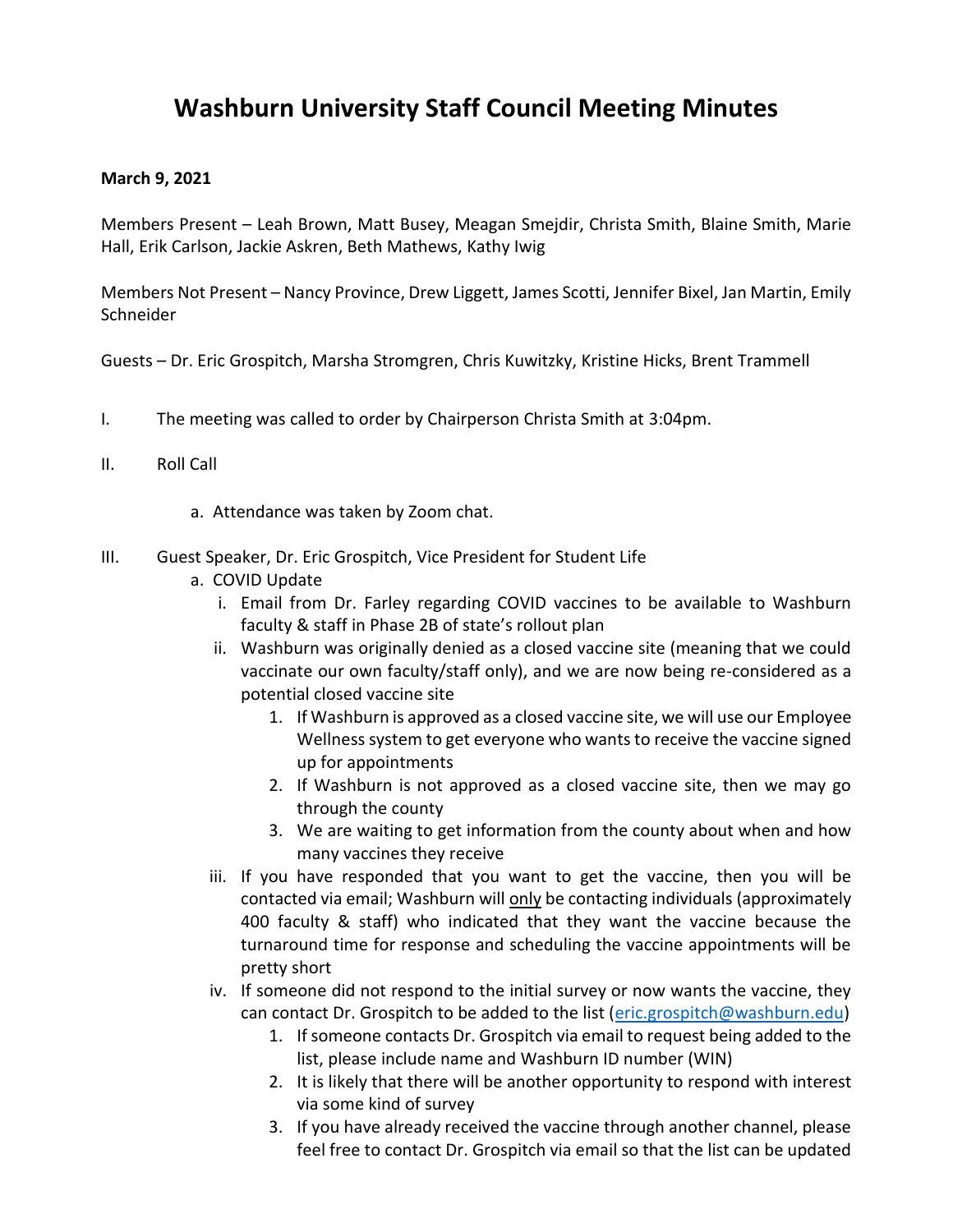- v. What does a post-vaccinated Washburn look like?
	- 1. We will follow all CDC and Shawnee County guidelines, but it will be difficult to know who has received a vaccine
	- 2. It is possible that when we return in the fall 2021, we may be back to pre-COVID capacity in classrooms, but may still require masks while people are inside
- b. SOAR Award Nominations are currently active please contact Isaiah Collier [\(isaiah.collier@washburn.edu\)](mailto:isaiah.collier@washburn.edu) if you want to nominate someone
- c. Washburn's Basketball team did well recently, and have another tournament coming up
- d. We are resuming some athletic events
- e. Today we will be announcing that students will now be able to resume playing basketball at the SRWC
- f. Student Government elections will be next week
- g. We are starting to plan Welcome Week events and Homecoming for the fall 2021 semester
- IV. Approval of February 9, 2021 Minutes (Motion)
	- a. Voting
		- i. Motion Blaine Smith
		- ii. Second Erik Carlson
		- iii. Votes
			- 1.  $Yay 10$
			- 2. Nay  $-0$
			- 3. Abstain  $-0$
- V. Committee Reports:
	- a. Chair Report Christa Smith
		- i. Meeting with Dr. Farley (3/4/2021)
			- 1. Continues to follow the 3 pieces of legislation mentioned last time, but do not know yet if they will be resolved before the spring break of the legislation
				- a. There is a current legislation proposal to have public colleges/universities refund tuition to students for semesters when classes were offered remotely/virtually instead of in person (focused mostly on fall 2020 and spring 2021); we are keeping an eye on this legislation as well
			- 2. Thank you to everyone for completing the additional COVID vaccine form!
			- 3. Employee Recognition Ceremony (including those who have retired in the past year, and those who will be retiring this year) – Dr. Farley plans to have some kind of celebration
			- 4. Next meeting is April 5, 2021 if you have anything you would like Christa to discuss with Dr. Farley, please contact her
	- b. Board of Regents Meeting Update Christa Smith
		- i. No meeting since last Staff Council meeting
		- ii. Next meeting is scheduled for March 25, 2021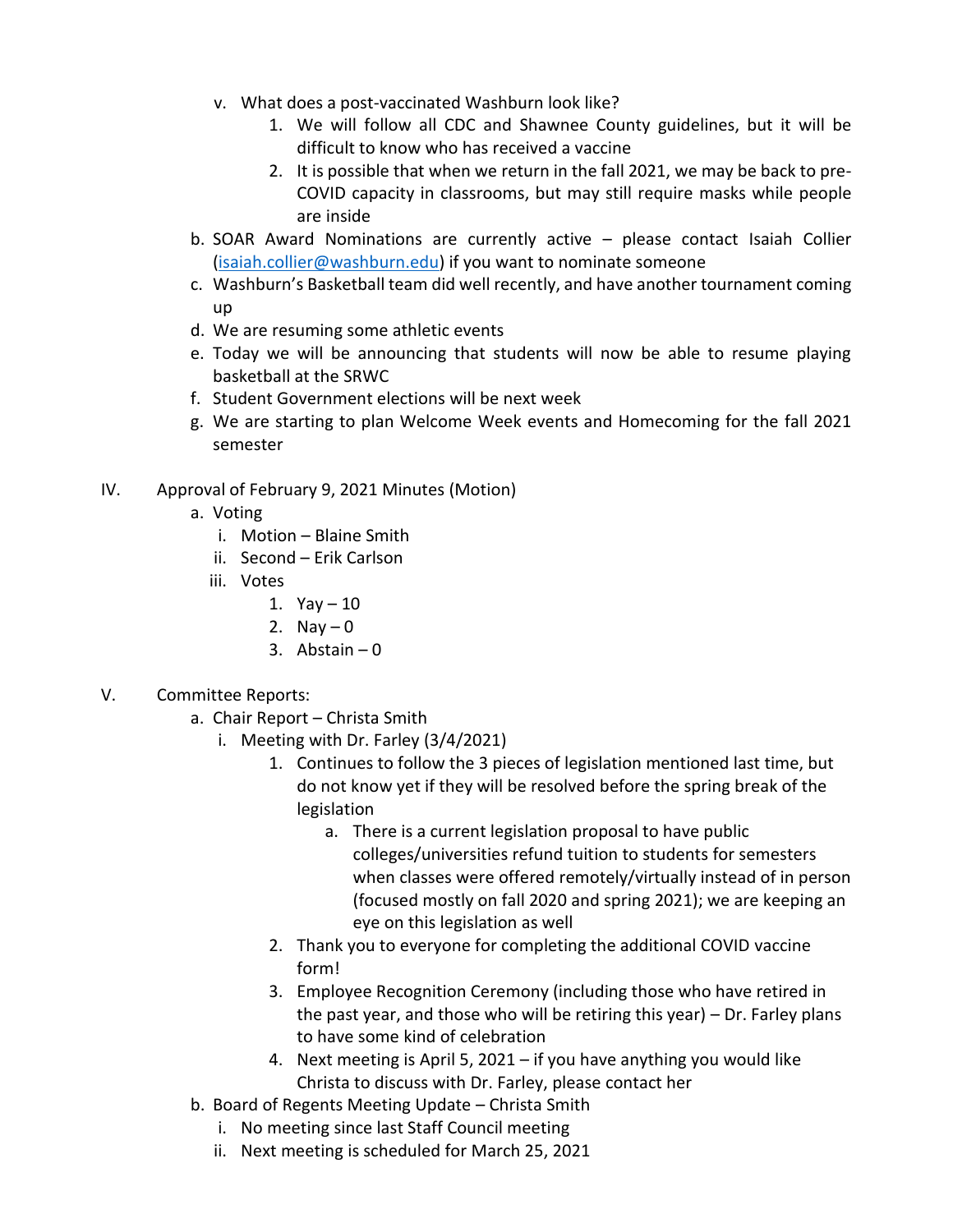- c. All Faculty/Staff Email/Posting Committee Jackie Askren & Christa Smith
	- i. The committee has not met yet, but Mark shared that there should be two representatives from the Staff Council, so Christa will join Jackie at the upcoming meeting
	- ii. Workplace may be going away in the future, because Facebook will begin to charge per user
- d. Benefits Committee Jennifer Bixel, Emily Schneider, Christa Smith
	- i. Next meeting on March 23 they will be reviewing the BCBSKS plan and listening to a presentation from Watco Benefit Group
- e. Food Advisory Committee Jan Martin
	- i. Memorial Union is hosting some fun events this week check the calendar!
- f. Parking Ticket Committee Leah Brown and Blaine Smith
	- i. No report; committee has not met
- g. Safety Committee Beth Mathews
	- i. The committee met on February 23, 2021
		- 1. No new business
	- ii. The next meeting will be on March 30, 2021
- VI. Old Business:
	- a. Washburn Academic Diversity and Inclusion Committee (ADIC) Statement to Faculty Affairs Committee Regarding Faculty Tenure and Promotion Processes in Light of COVID-10
		- i. Christa spoke with Kelly Erby regarding this, and the committee said that the statement will be focused more on tenure & promotion
		- ii. Statement regarding support for staff is general, because the committee did not want to bring in anything personal
		- iii. Thank you for reaching out to your participants and helping us to weigh in on this statement!
- VII. New Business:
	- a. Restrictions/Exceptions/Limitations in Employee Benefits
		- i. Limitations
			- 1. Expense of hearing aids, not covered by insurance
		- ii. Exclusions
			- 1. Obesity and weight management and prevention
		- iii. If you have heard of any other concerns regarding restrictions, exceptions, and/or limitations to the Employee Benefits, please notify one of our Staff Council representatives on the Benefits Committee
- VIII. Informational Items:
	- a. Next Meeting: April 13, 2021 from 3:00pm-4:00pm, via Zoom Video Conference
	- b. Beth Mathews will be moving to a new position at the Washburn Foundation we will miss her! Thank you for your service!
		- i. The alternate person for this area from the election has agreed to serve in this role; we will meet them at the next Staff Council meeting